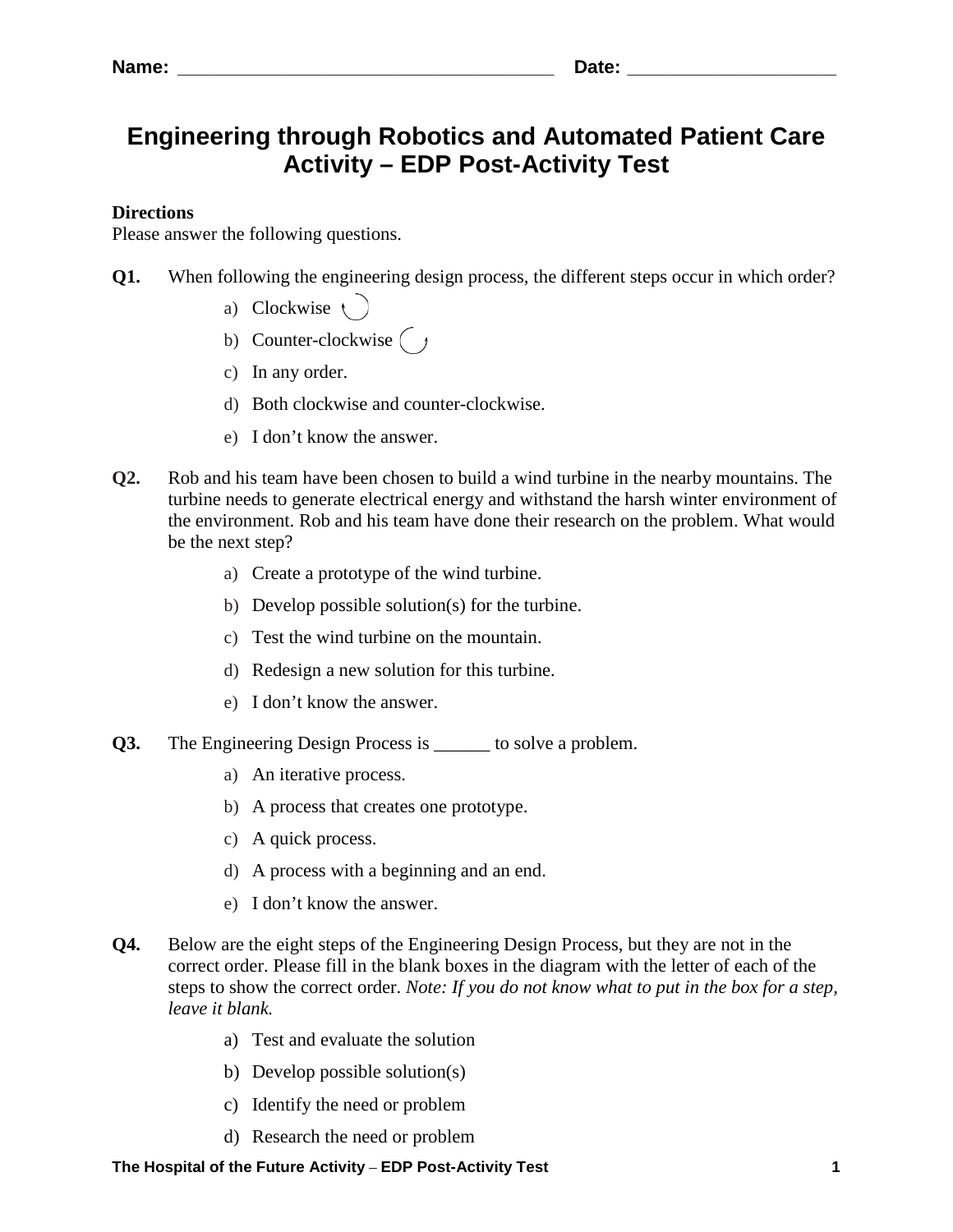- e) Construct a prototype
- f) Redesign
- g) Communicate the solution
- h) Select the best possible solution(s)



(Source: Massachusetts Science and Technology/Engineering Curriculum Framework, October 2006, page 84.)

- **Q5.** John needs to create a boat out of a 20 gram ball of clay. His boat must float and hold 10 marbles. He will use the EDP to do this. Match the EDP steps (below) to John's activity listed on the next page. *(Note: if you do not know what EDP step to put next to John's activity, leave it blank.)* 
	- a) Test and evaluate the solution
	- b) Develop possible solution(s)
	- c) Identify the need or problem
	- d) Research the need or problem
	- e) Construct a prototype
	- f) Redesign
	- g) Communicate the solution
	- h) Select the best possible solution(s)